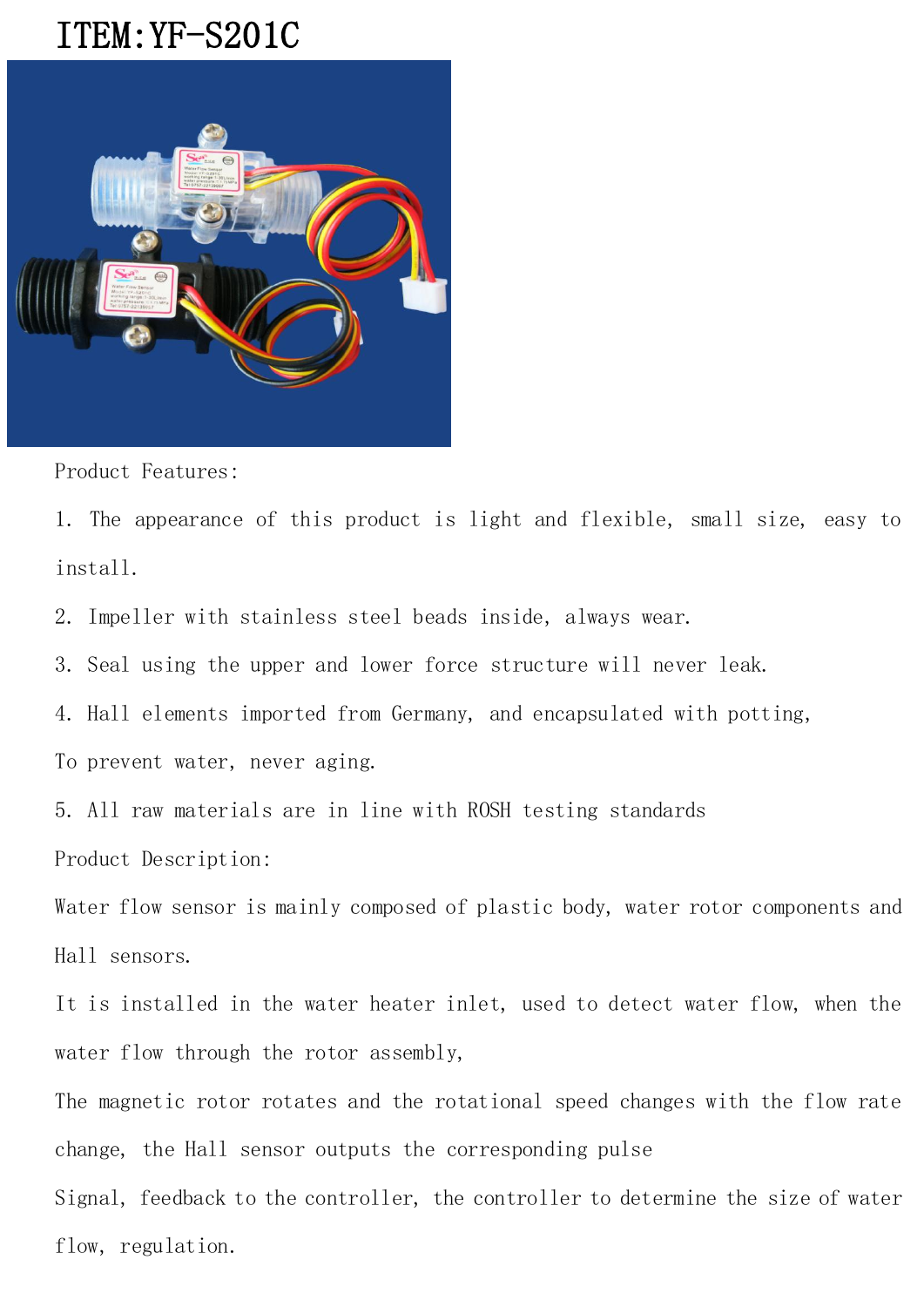Water flow sensor consists of a plastic body, the flow of the rotor assembly and a Hall sensor.

It is installed in the water heater inlet end for detecting the flow of water when the water flow through the rotor assembly,

A magnetic rotor and the flow speed is adapted to change, the Hall sensor output corresponding pulse

Signal feedback to the controller, the controller is determined by the size of the water traffic regulation.

B. A schematic view of the mounting direction



C. Output waveforms:



Duty Cy= $40\%$ ~60%

D. Wiring:



## E. Technical Parameters:

Scope: Suitable for automatic gas water heater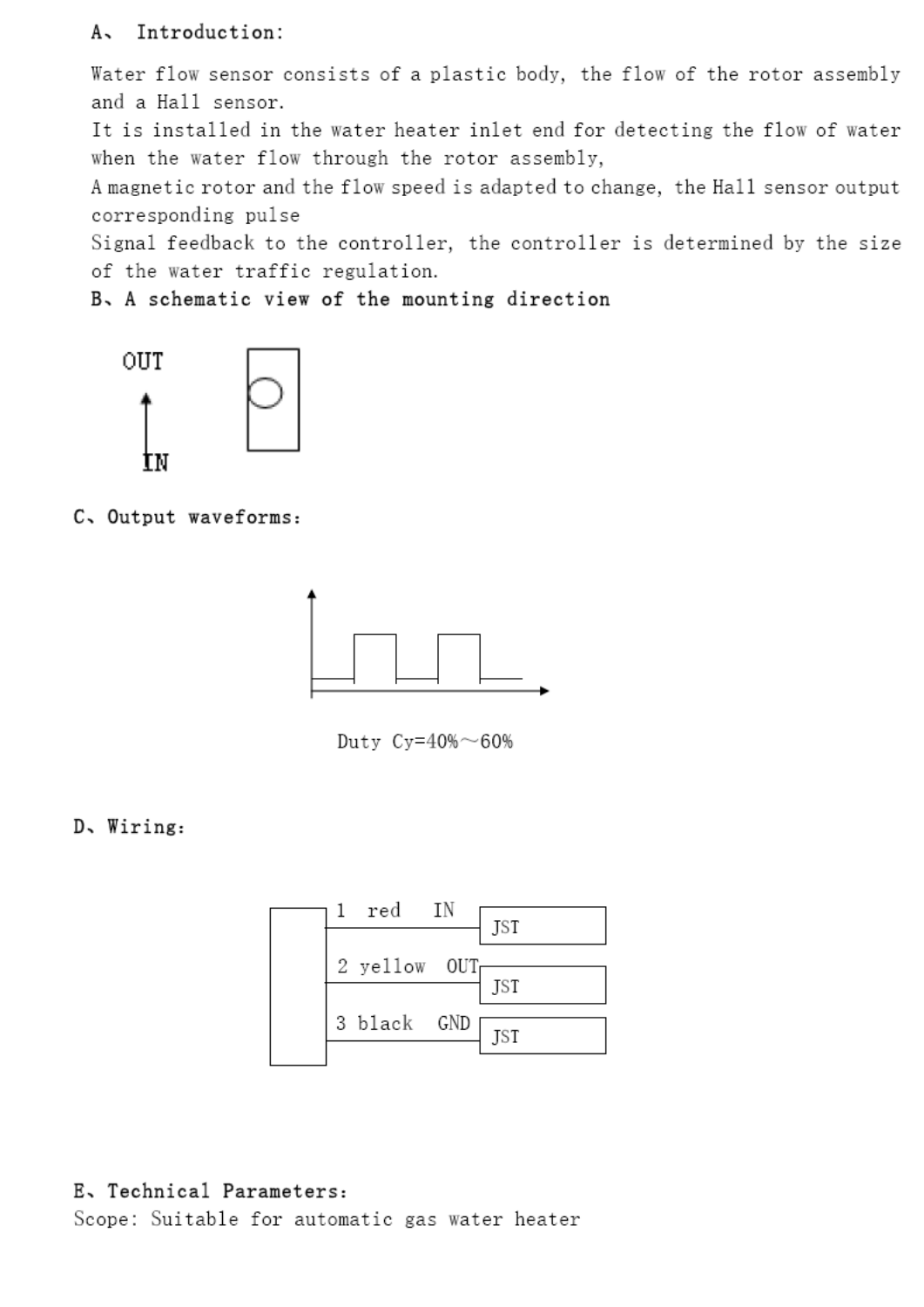## Technical Parameters

1, the minimum rated operating voltage DC 5V-24V 2, the maximum operating current of 15 mA (DC 5V) 3, the working voltage range DC  $5 \degree$  18V 4, the load capacity of  $\leq$  10 mA (DC 5V) 5, the use of temperature range  $\leq 80$  °C 6, the use of humidity range of 35% to 90% RH (no frost state) 7, to allow pressure water pressure below 1.75Mpa 8, save the temperature  $-25$   $\degree$  +80 °C 9, save humidity  $25\%$   $\degree$  95% RH 1, the output pulse high $>$  DC 4.5 V (input voltage DC 5 V) 2, the output pulse low  $\langle DC 0.5 V (input voltage DC 5 V)$ 3, precision (Flow rate - pulse output) 1 to 25 L / min  $\pm$  3% 4, the output pulse duty cycle  $50 \pm 10\%$ 5, the output rise time 0.04μ S 6, the output fall time 0.18μ S 7, the flow - pulse characteristics of the level of test pulse frequency (Hz) =  $[5.0Q] \pm 3\%$ (level test) (Q for the flow L / min) 8, impact-resistant packaging products, from 50cm height X, Y, Z direction free fall to the concrete surface without exception, Accuracy changes within 5%. 9, insulation resistance Hall sensor and copper insulation between the valve body 100M $\Omega$  or more. (DC 500V) 10, heat resistance in 80  $\pm$  3 ℃ environment placed 48h, return to normal temperature 1-2h no abnormalities, and parts without cracks, relaxation, expansion, deformation and other phenomena, the accuracy of change within 10%. 11, cold resistance in the -20  $\pm$  3 ℃ environment placed 48h, return to normal temperature 1-2h no abnormalities, and parts without cracks, relaxation, swelling, deformation and other phenomena, accuracy changes within 10%. 12, moisture resistance at 40  $\pm$  2 ℃, relative humidity 90%  $^{\circ}$  95% RH environment placed 72h removed, the insulation resistance  $1\text{M}\Omega$  above. 13, pull-out strength in the lead-line applied 1N10N pull, no loose, pull off phenomenon, and no change in performance. 14, durability at room temperature, from the inlet into the 0.1MPa water pressure to connect 1S, 0.5S off for a cycle, Test 300,000 times without exception.